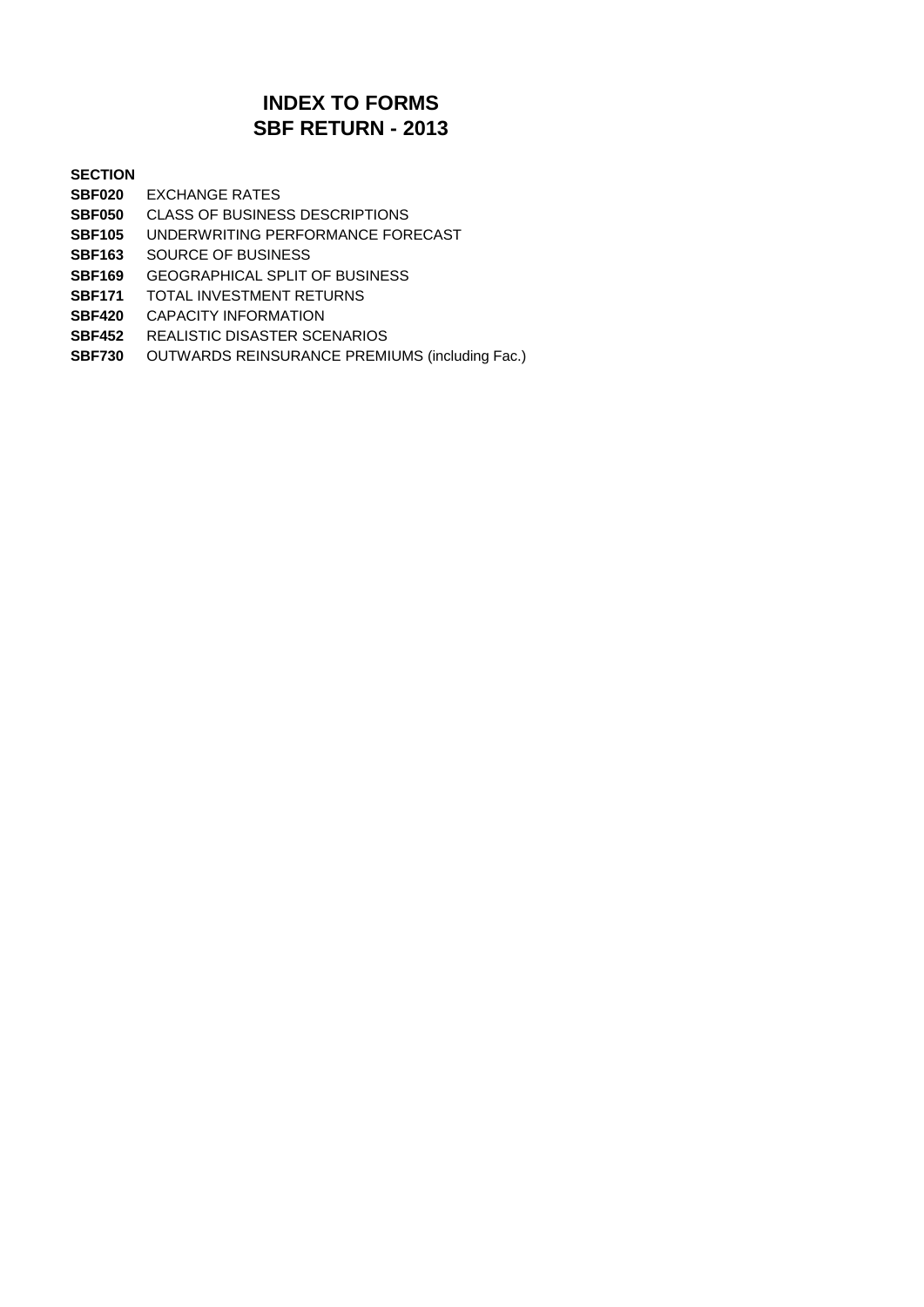# **FRANCHISE PERFORMANCE MANAGEMENT SYNDICATE BUSINESS FORECAST REPORTING PACK**

| <b>Syndicate</b>           | 33     |
|----------------------------|--------|
| <b>Year of Account</b>     | 2013   |
| <b>Managing Agent</b>      | Hiscox |
| <b>Managing Agent Code</b> | 1915C  |

| <b>Currency</b> | <b>Plan Rate of Exchange</b> |  |
|-----------------|------------------------------|--|
| GBP             |                              |  |
| CAD             | 1.60                         |  |
| EUR             | 1.23                         |  |
| USD             | 1.62                         |  |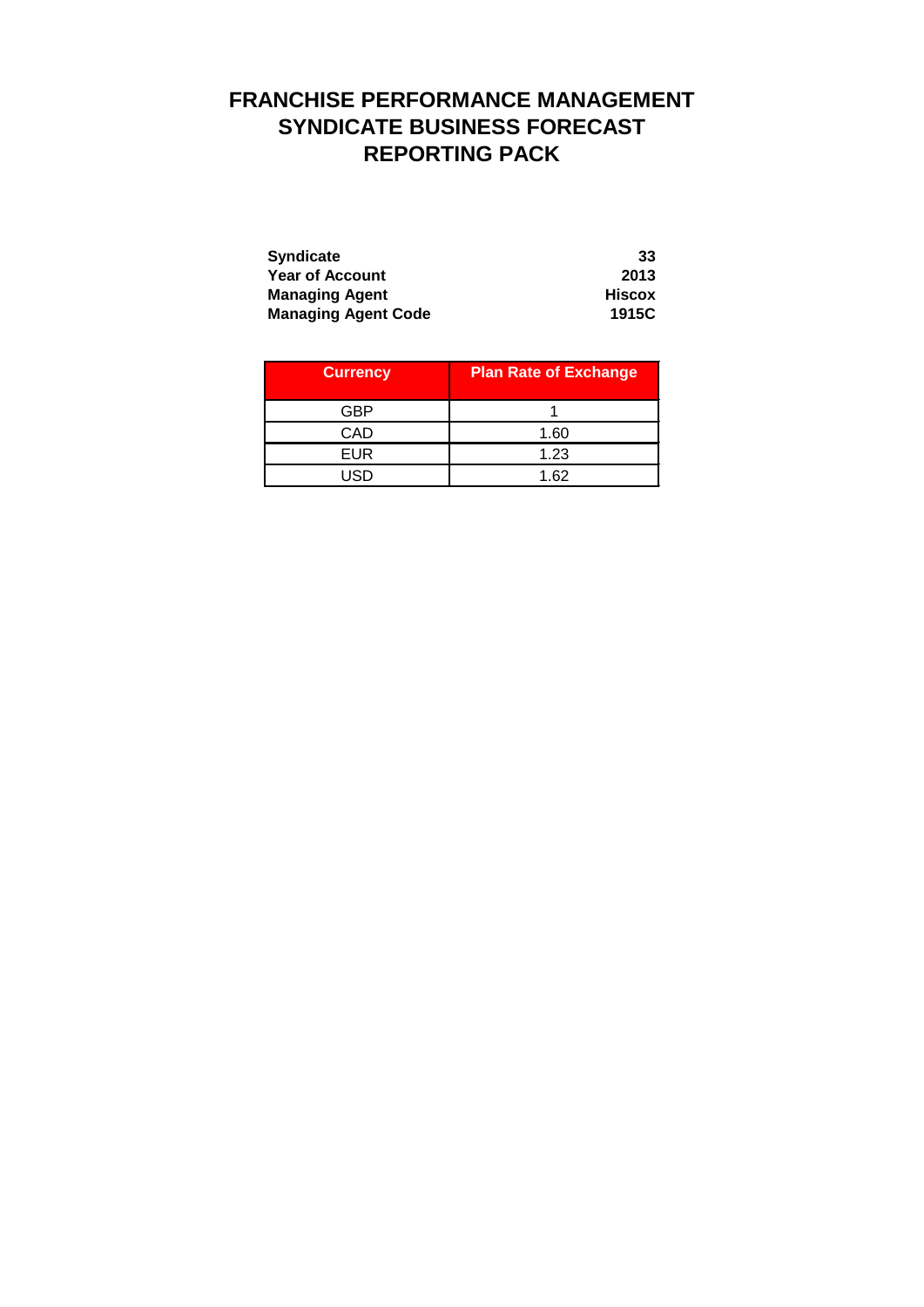### **CLASS OF BUSINESS DESCRIPTIONS**

| <b>Class of Business Name</b> |
|-------------------------------|
| Reinsurance                   |
| Marine & Energy               |
| Property                      |
| <b>Global Response</b>        |
| Art & Private Clients         |
| Casualty                      |
| <b>Aviation &amp; Space</b>   |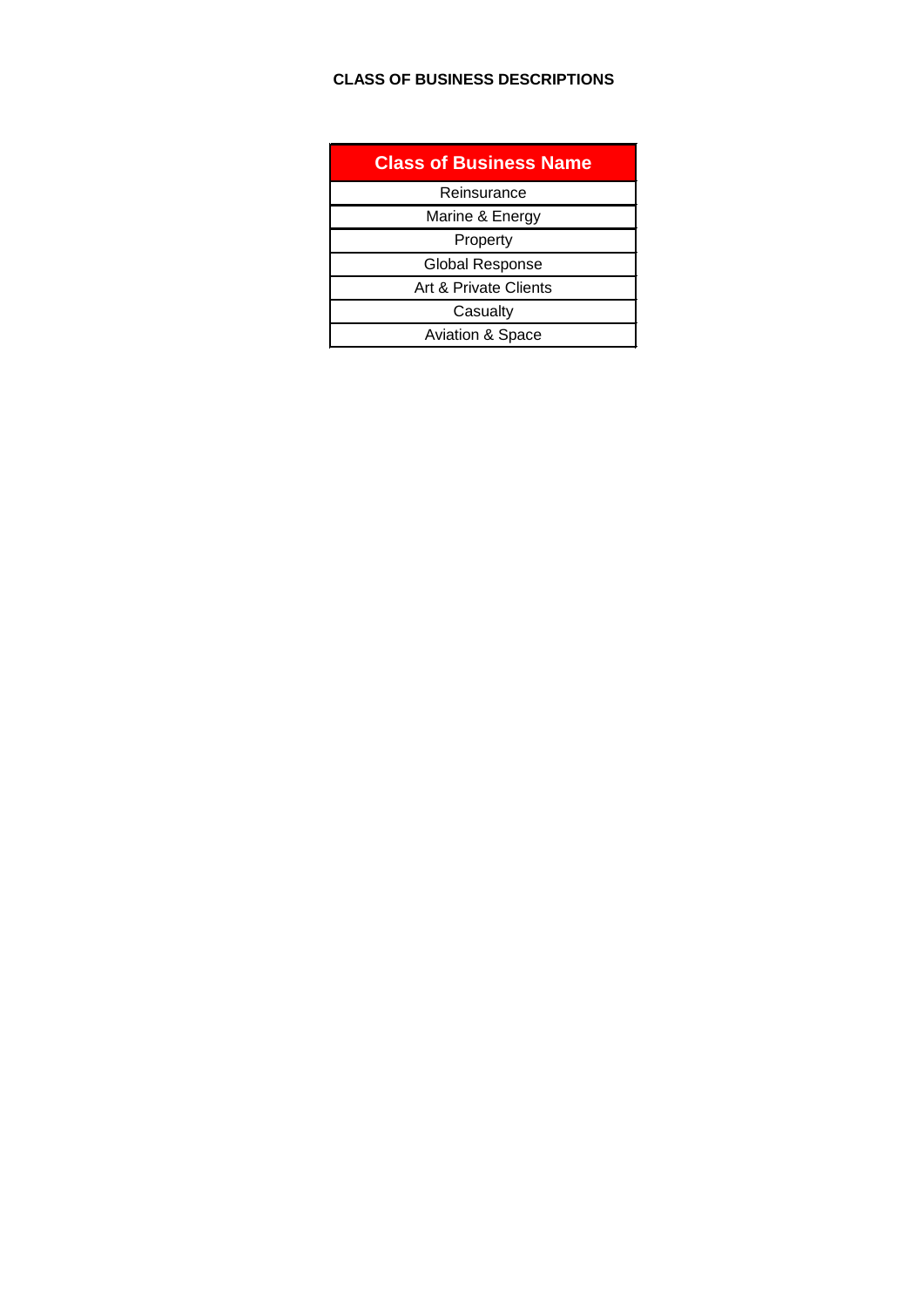## **105 UNDERWRITING PERFORMANCE FORECAST BY PURE YEAR OF ACCOUNT AT ULTIMATE 2013 Syndicate 33**

|                                      | CNV                           |
|--------------------------------------|-------------------------------|
| <b>Class of Business Description</b> | <b>Gross premiums written</b> |
| Reinsurance                          | 319,254,592                   |
| Marine & Energy                      | 124,940,204                   |
| Property                             | 170,307,438                   |
| <b>Global Response</b>               | 110,110,047                   |
| Art & Private Clients                | 51,070,643                    |
| Casualty                             | 21,326,255                    |
| <b>Aviation &amp; Space</b>          | 16,316,463                    |
| <b>Total</b>                         | 813,325,642                   |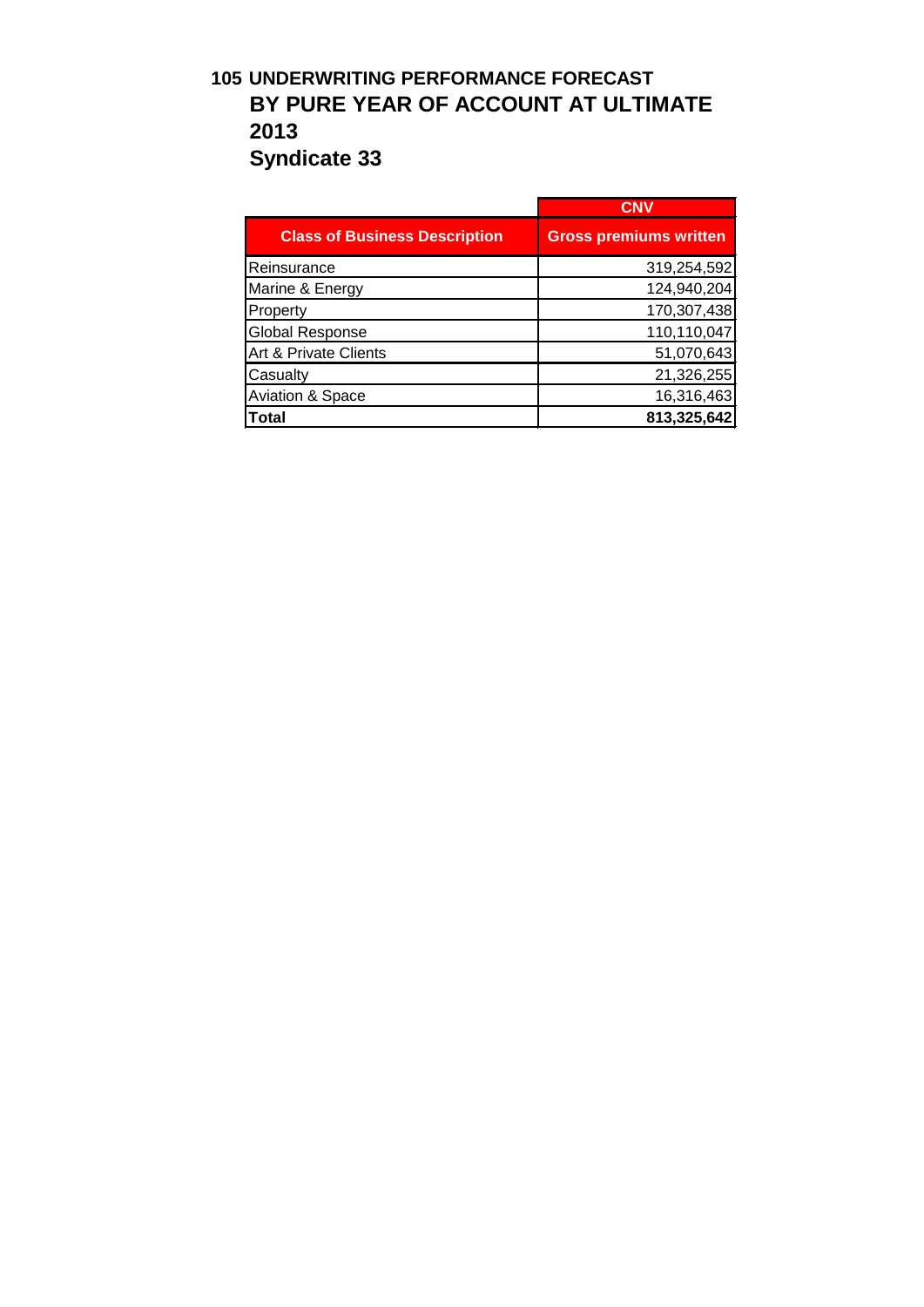#### **163 SOURCE OF BUSINESS**

### **BY PURE YEAR OF ACCOUNT AT ULTIMATE 2013 CURRENCY CURRENCY CNV**

**Syndicate 33**

### **1) Forecast of gross premiums written**

|   | <b>DIRECT</b>                                              |             |
|---|------------------------------------------------------------|-------------|
|   | <b>Binding Authority, Service Companies and Line Slips</b> |             |
|   | 1 Binding Authorities delegated outside the Managing Agent | 191,262,513 |
|   | 2 Service Companies                                        | 27,723,912  |
|   | 3 Lineslips                                                | 41,370,356  |
|   | 4 Other Direct Business                                    | 177,280,004 |
|   | <b>REINSURANCE</b>                                         |             |
|   | 5 Facultative                                              | 41,237,054  |
| 6 | <b>Treaty Proportional</b>                                 | 36,353,727  |
|   | 7 Excess of Loss                                           | 278,505,821 |
|   | 8 Stop Loss                                                | 19,592,255  |
|   |                                                            |             |
|   | $9$ TOTAL (Sum 1 to 8)                                     | 813,325,642 |

**2)**

**Brokers anticipated to provide in excess of 5% of the forecast gross premiums written together with the % of income expected from each.** 

| <b>Broker Name</b>                    | $\%$     | Gross premiums written arrangement fees | <b>Business</b><br>payable |
|---------------------------------------|----------|-----------------------------------------|----------------------------|
| AON/1224 Aon Ltd                      | 0.03%    | 234,866                                 | $\blacksquare$             |
| HSG/309 Howden Insurance Brokers Ltd  | 0.05%    | 438,253                                 | $\overline{\phantom{a}}$   |
| AON/430 Aon Ltd                       | 0.05%    | 440.828                                 |                            |
| AON/554 Aon Ltd                       | 0.29%    | 2,330,651                               |                            |
| AON/823 Aon Ltd                       | 3.86%    | 31,353,916                              |                            |
| ABR/875 Aon Ltd                       | 11.20%   | 91,114,853                              |                            |
| ABR/1108 Aon Ltd                      | 7.39%    | 60,127,697                              | $\overline{\phantom{a}}$   |
| AON/1907 Aon Benfield Italia S.p.A.   | 0.05%    | 412,001                                 |                            |
| ABR/1219 Aon Ltd                      | 1.02%    | 8,314,362                               | $\overline{\phantom{0}}$   |
| LRM/460 Marsh Ltd                     | 0.08%    | 678,431                                 |                            |
| CTB/509 Marsh Ltd                     | 6.50%    | 52,845,149                              |                            |
| BB /578 Marsh Ltd                     | $0.00\%$ | 9,230                                   | $\overline{\phantom{a}}$   |
| BRE/775 Marsh Ltd                     | 10.00%   | 81,301,856                              | $\overline{\phantom{a}}$   |
| GHC/501 Marsh Ltd                     | 0.23%    | 1,889,960                               | $\overline{\phantom{a}}$   |
| MIL/621 Miller Insurance Services LLP | 7.68%    | 62,491,515                              |                            |
| WIL/576 Willis Limited                | 6.05%    | 49,187,682                              |                            |
| SCL/587 Special Contingency Risks Ltd | 0.47%    | 3,810,357                               | $\blacksquare$             |
| WUK/716 Willis Limited                | 0.01%    | 85,213                                  | $\overline{\phantom{a}}$   |
| WLM/801 Willis Limited                | 4.82%    | 39,240,974                              | $\overline{a}$             |

**3) % of gross premiums written expected from the following sources:**

| <b>Source of business</b> | $\frac{9}{6}$ | <b>Gross premiums written</b> |
|---------------------------|---------------|-------------------------------|
| Consortium                | 0.00%         |                               |
| Website                   | 0.28%         | 2.277.312                     |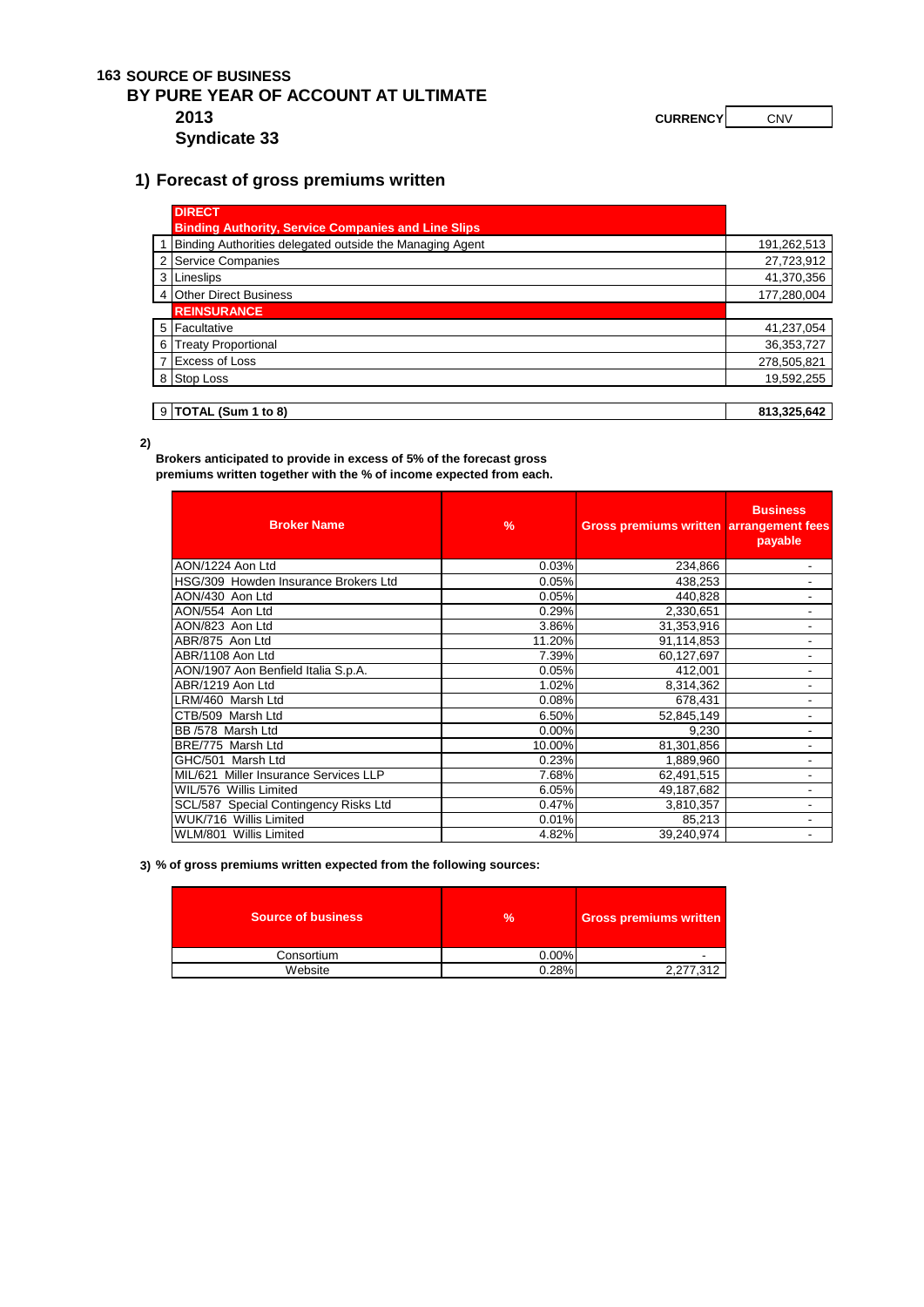# **169 GEOGRAPHICAL SPLIT OF BUSINESS**

# **BY PURE YEAR OF ACCOUNT AT ULTIMATE**

by domicile of risk<br>2013

**2013 CURRENCY** CNV

**Syndicate 33**

| <b>Region</b>                     | <b>Gross</b><br><b>Premiums</b><br><b>Written</b> | % of Total<br><b>Gross</b><br><b>Premiums</b><br><b>Written</b><br>% |
|-----------------------------------|---------------------------------------------------|----------------------------------------------------------------------|
| <b>Americas</b>                   |                                                   |                                                                      |
| South America                     | 8,389,682                                         | 1.0%                                                                 |
| <b>North America</b>              | 283,552,582                                       | 34.9%                                                                |
| Central America                   | 2,796,702                                         | 0.3%                                                                 |
| Caribbean                         | 8,797,758                                         | 1.1%                                                                 |
| <b>Asia Pacific</b>               |                                                   |                                                                      |
| South Asia                        | 6,438,379                                         | 0.8%                                                                 |
| Oceania                           | 11,840,687                                        | 1.5%                                                                 |
| East Asia                         | 30,716,602                                        | 3.8%                                                                 |
| Central Asia                      | 2,284,275                                         | 0.3%                                                                 |
| <b>Europe</b>                     |                                                   |                                                                      |
| Western Europe excluding UK       | 24,352,544                                        | 3.0%                                                                 |
| UK                                | 8,584,080                                         | 1.1%                                                                 |
| <b>Central and Eastern Europe</b> | 8,068,881                                         | 1.0%                                                                 |
| <b>Middle East and Africa</b>     |                                                   |                                                                      |
| Northern Africa                   | 2,183,318                                         | 0.3%                                                                 |
| <b>Middle East</b>                | 8,957,219                                         | 1.1%                                                                 |
| Central and Southern Africa       | 4,370,260                                         | 0.5%                                                                 |
|                                   |                                                   |                                                                      |
| Worldwide with USA exclusions     | 32,367,334                                        | 4.0%                                                                 |
| Worldwide                         | 369,625,339                                       | 45.4%                                                                |
|                                   |                                                   |                                                                      |
| <b>Total</b>                      | 813,325,642                                       |                                                                      |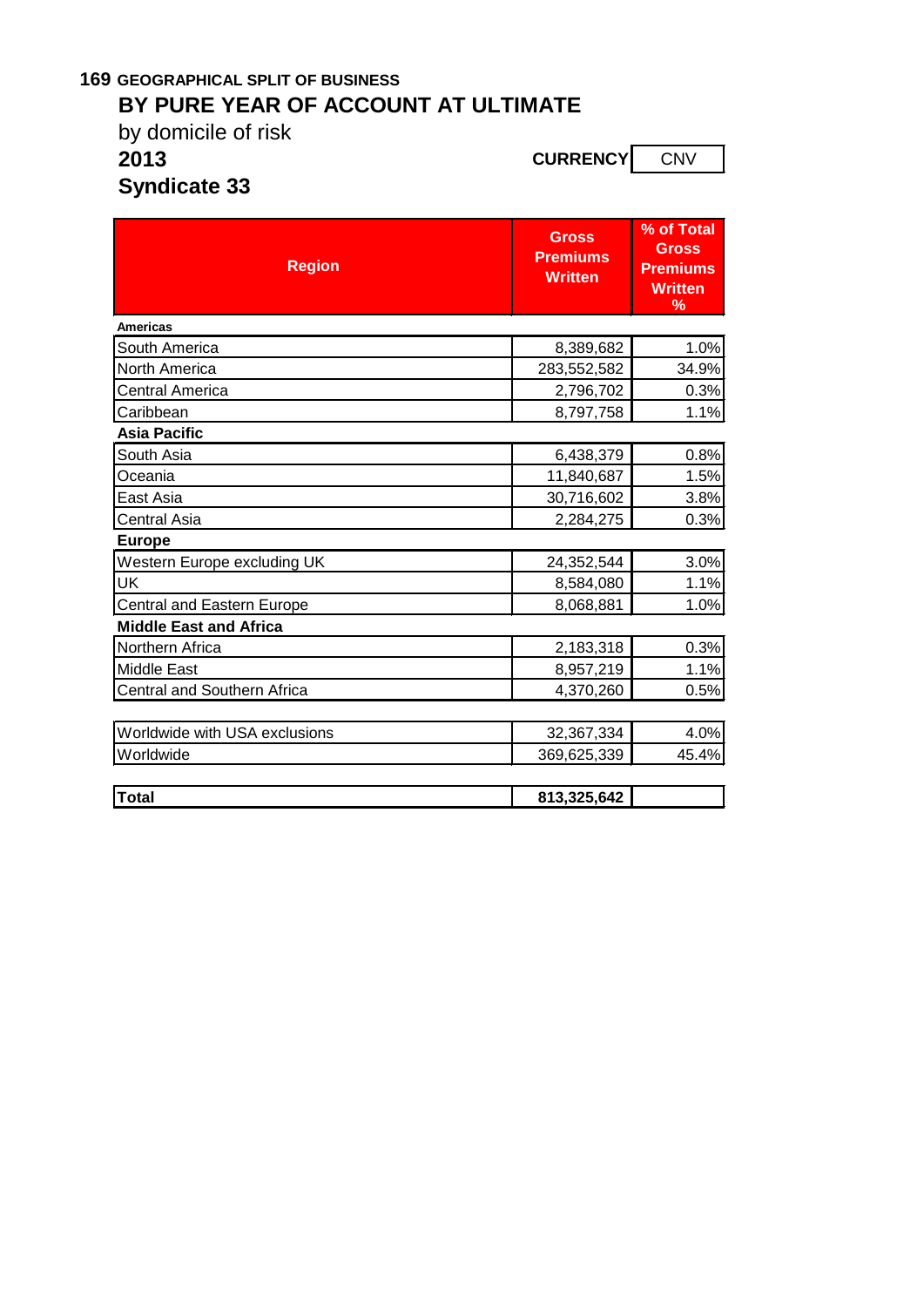### **CALENDAR YEAR 2013 Syndicate 33**

|                                    | <b>CNV</b>          | GBP       | USD              |  |
|------------------------------------|---------------------|-----------|------------------|--|
| <b>Investment return</b>           | 12,000,000          | 2,400,000 | 15,550,000       |  |
|                                    |                     |           |                  |  |
|                                    | <b>Return Range</b> |           |                  |  |
| <b>Investment Manager</b>          | From                | To        |                  |  |
|                                    | (%)                 | (%)       | CCY              |  |
| Alliance Bernstein Ltd             | 0.75%               | 1.50%     | Sterling         |  |
| Alliance Bernstein Ltd             | 0.50%               | 1.50%     | Euro             |  |
| Wellington Management Company      | 0.75%               | 1.75%     | <b>US Dollar</b> |  |
| <b>UBS Global Asset Management</b> | 1.00%               | 2.00%     | Can Dollar       |  |

 $\overline{r}$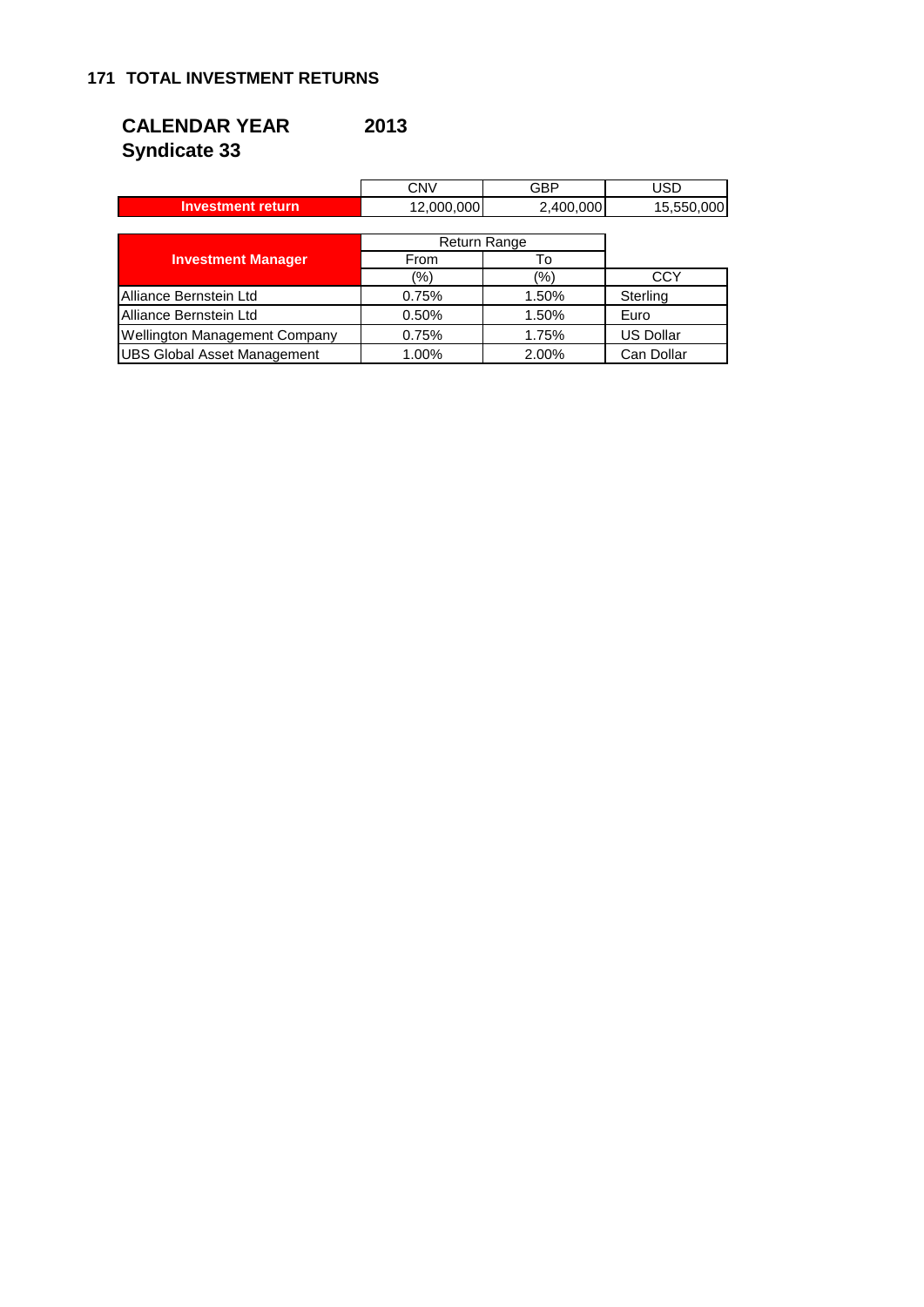### **420 CAPACITY INFORMATION**

# **Syndicate 33**

**2013 CURRENCY** CONV

| <b>Capital Provider Category</b> | <b>Estimated Level</b><br>of Support | <b>New Capacity</b> |
|----------------------------------|--------------------------------------|---------------------|
| <b>Aligned Corporate</b>         | 689,056,000                          |                     |
| Other direct corporate           | 2,978,000                            |                     |
| Members' Agent - MAPA            | 46,067,000                           |                     |
| Members' Agent - Non MAPA        | 211,899,000                          |                     |
| QQS Capacity                     | 37,307,623                           |                     |
| <b>Total Capacity</b>            | 987,307,623                          |                     |

**Aligned (members controlled by the Managing Agent) Member** 

| <b>Member</b><br><b>Number</b> | <b>Member Name</b>                    | Syndicate<br>Participation |
|--------------------------------|---------------------------------------|----------------------------|
| 053493D                        | Hiscox Dedicated Corporate Member Ltd | 689,056,000                |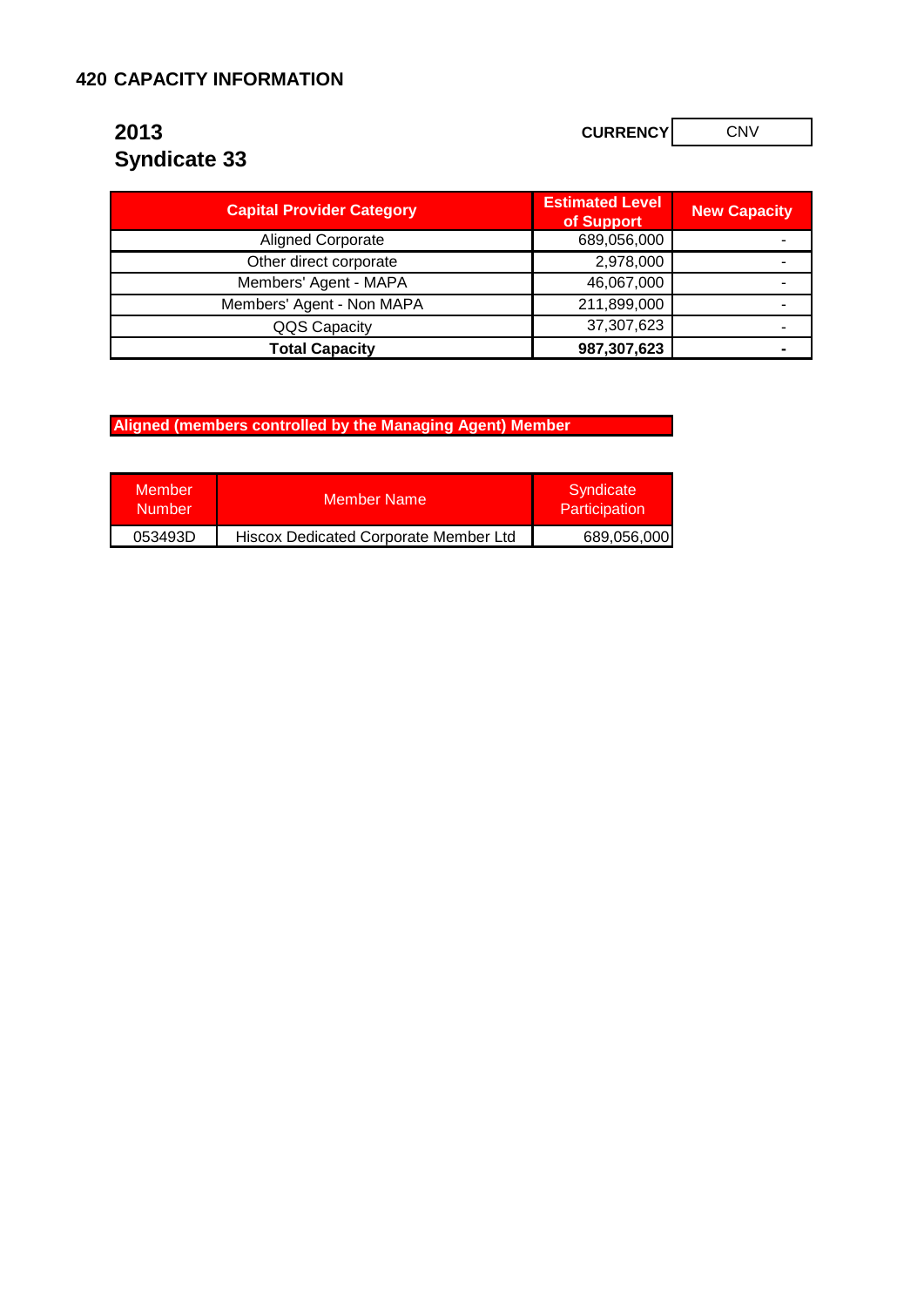### **452 Realistic Disaster Scenarios**

# **Syndicate 33 Reporting Year of Account 2013**

| <b>Realistic Disaster Scenario Event</b>                               | <b>Gross Loss</b> | <b>Net Loss</b> | <b>Final Loss</b> |
|------------------------------------------------------------------------|-------------------|-----------------|-------------------|
| Two Events - North East Windstorm                                      | (329, 453, 784)   | (107, 765, 256) | (83, 133, 198)    |
| Two Events - Carolinas Windstorm                                       | (277, 110, 660)   | (76, 975, 183)  | (49, 264, 117)    |
| Florida Windstorm - Miami Dade                                         | (292,505,696)     | (86, 212, 205)  | (61, 580, 147)    |
| Florida Windstorm - Pinellas                                           | (400, 270, 953)   | (107, 765, 256) | (83, 133, 198)    |
| Gulf of Mexico Windstorm - Major Hurricane landing in Galveston, Texas | (400,270,953)     | (107, 765, 256) | (83, 133, 198)    |
| European Windstorm - Central Track                                     | (184, 740, 440)   | (92, 370, 220)  | (83, 133, 198)    |
| Japanese Typhoon - Based on Isewan                                     | (110, 844, 264)   | (80,054,191)    | (70, 817, 169)    |
| UK Flood - Thames Flood RDS Event                                      | (107, 765, 256)   | (86, 212, 205)  | (67, 738, 161)    |
| California Earthquake - Los Angeles                                    | (323,295,769)     | (70, 817, 169)  | (55, 422, 132)    |
| California Earthquake - San Francisco                                  | (323, 295, 769)   | (70, 817, 169)  | (55, 422, 132)    |
| New Madrid Earthquake - RDS Event                                      | (169,345,403)     | (30, 790, 073)  | (18, 474, 044)    |
| Japanese Earthquake - Based on 1923 Great Kanto Earthquake             | (215, 530, 513)   | (104, 686, 249) | (92, 370, 220)    |
| Terrorism - Exchange Place                                             | (123, 160, 293)   | (49, 264, 117)  | (49, 264, 117)    |
| Terrorism - Rockefeller Center                                         | (261, 715, 623)   | (83, 133, 198)  | (83, 133, 198)    |
| Marine - Marine Collision in Prince William Sound                      | (92, 370, 220)    | (27, 711, 066)  | (30, 790, 073)    |
| Marine - Sunk/Damaged Cruise Liner                                     | (92, 370, 220)    | (33,869,081)    | (36, 948, 088)    |
| Loss of Major Complex - To be specified by syndicate                   | (123, 160, 293)   | (40,027,095)    | (46, 185, 110)    |
| Aviation Collision - To be specified by syndicate                      | (61, 580, 147)    | (40,027,095)    | (36,948,088)      |
| Satellite Risk - Proton Flare                                          | (24, 632, 059)    | (18, 474, 044)  | (18, 474, 044)    |
| Satellite Risk - Generic Defect                                        | (30, 790, 073)    | (24, 632, 059)  | (24, 632, 059)    |
| Liability - Internal Scenario 1                                        | (15, 395, 037)    | (15, 395, 037)  | (15, 395, 037)    |
| Liability - Internal Scenario 2                                        | (15, 395, 037)    | (15, 395, 037)  | (15, 395, 037)    |
| Political Risks - South East Asia/China                                | (46, 185, 110)    | (46, 185, 110)  | (46, 185, 110)    |
| Political Risks - Middle East                                          | (15, 395, 037)    | (15, 395, 037)  | (15, 395, 037)    |
| Political Risks - South America                                        | (12, 316, 029)    | (12, 316, 029)  | (12, 316, 029)    |
| <b>Political Risks - Turkey</b>                                        | (15, 395, 037)    | (15, 395, 037)  | (15, 395, 037)    |
| <b>Political Risks - Russian Federation</b>                            | (36,948,088)      | (36,948,088)    | (36, 948, 088)    |
| Political Risks - Nigeria                                              | (12, 316, 029)    | (12, 316, 029)  | (12, 316, 029)    |

**CURRENCY** CNV